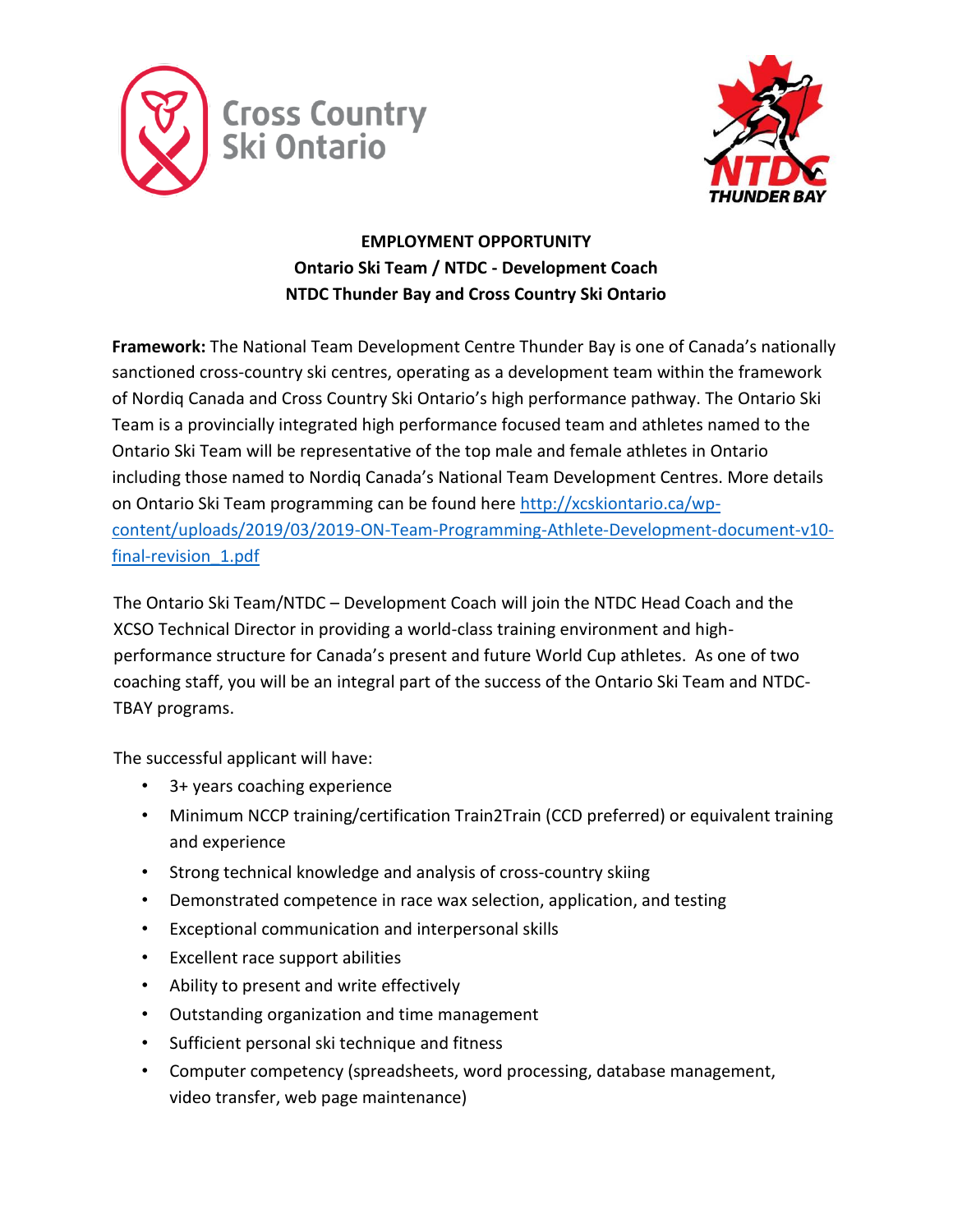



- Degree in kinesiology, physiology, coaching, or related field an asset
- Ontario F-class drivers licence (or ability to obtain within first month)

### Primary Responsibilities

- 1. Provide leadership and guidance within the XCSO High Performance coaching community;
- 2. Assist in the day-to-day training environment and operation of the Thunder Bay Training Centre
- 3. Lead the coordination of opportunities and engage Ontario Ski Team athletes and coaches province wide.
- 4. Assist in administrative duties at the Thunder Bay Training Centre
- 5. Report to NTDC's board of directors and the XCSO High Performance Committee
- 6. Adhere to Ethical Coaching Practices and Pertinent External Policies

This position requires the candidate to live in Thunder Bay, Ontario. Questions regarding this position should be directed to [coach@xcskiontario.ca](mailto:coach@xcskiontario.ca) and/or [chris.serratore@gmail.com.](mailto:chris.serratore@gmail.com)

# **Application deadline: Wednesday, April 10, 2019**

Anticipated start date: May 1, 2019 (negotiable) Salary commensurate with experience and education Comprehensive health benefits package provided Apply with a resume, cover letter, and reference contact information. **Email documents as a single PDF to:** [ntdcthunderbay@gmail.com](mailto:ntdcthunderbay@gmail.com)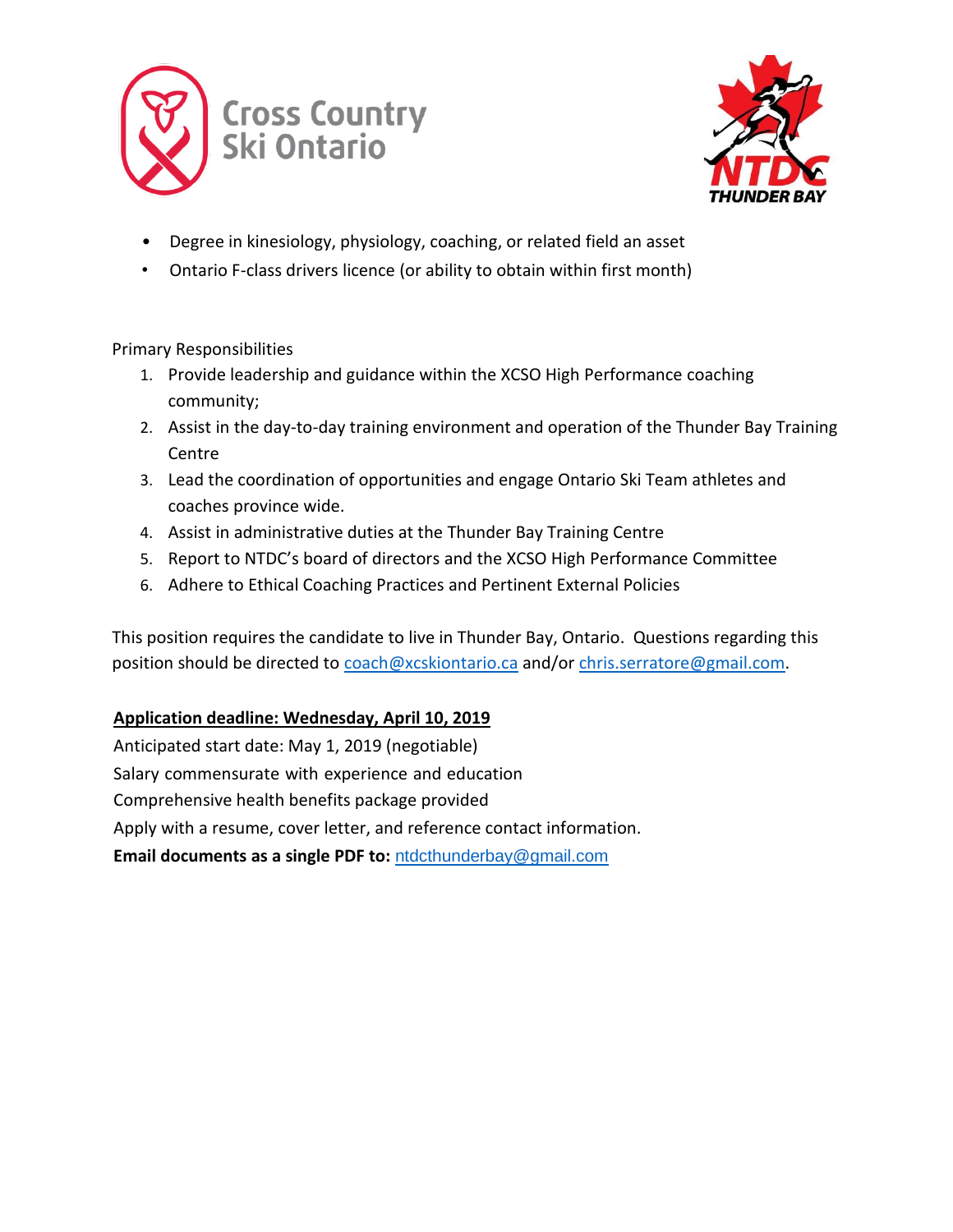



# ONTARIO SKI TEAM/NTDC – DEVELOPMENT COACH

### FULL JOB DESCRIPTION:

- 1. Provincial High Performance Leader (30%)
	- Communicating with the XCSO Coaching community, HPC members, and members of the XCSO Board as necessary to ensure awareness of wider high performance issues within XCSO;
	- Advise and support coaches of Ontario clubs in developing their club programs to develop athletes for competition at national and international events (Nor-Ams, World University Games and World Junior/U23 Championships), and for selection to Ontario teams;
	- Act as mentor to Ontario Club High Performance Coaches as needed and advise them on developing their qualifications and experience;
	- Participate in the XCSO Coaching Conference & XCSO Annual General Meeting and Club Workshop
	- Working with the XCSO staff in preparing funding applications by providing input pertaining to the HP athletes and program in Ontario; and,
	- Prepare an annual report (presentation) to be presented at the AGM to provide a summary status from the previous year as well as recommendations for the coming year.
- 2. NTDC Thunder Bay (30%):
	- Work closely with NTDC Head Coach to ensure that athletes are provided with adequate support in carrying out their training plans.
	- Assist in the planning of the competitive programs / schedule
	- Provide updates/ progress reports to the NTDC Board as requested (monthly).
	- Assist with training sessions with an appropriate balance between one-to-one, small group, and entire team formats.
	- Ensure that athletes are provided with a high-quality training environment and ensure that there are no impediments that restrict their participation.
	- Communicate regularly with NTDC Academic Liaison; ensure athletes are kept on track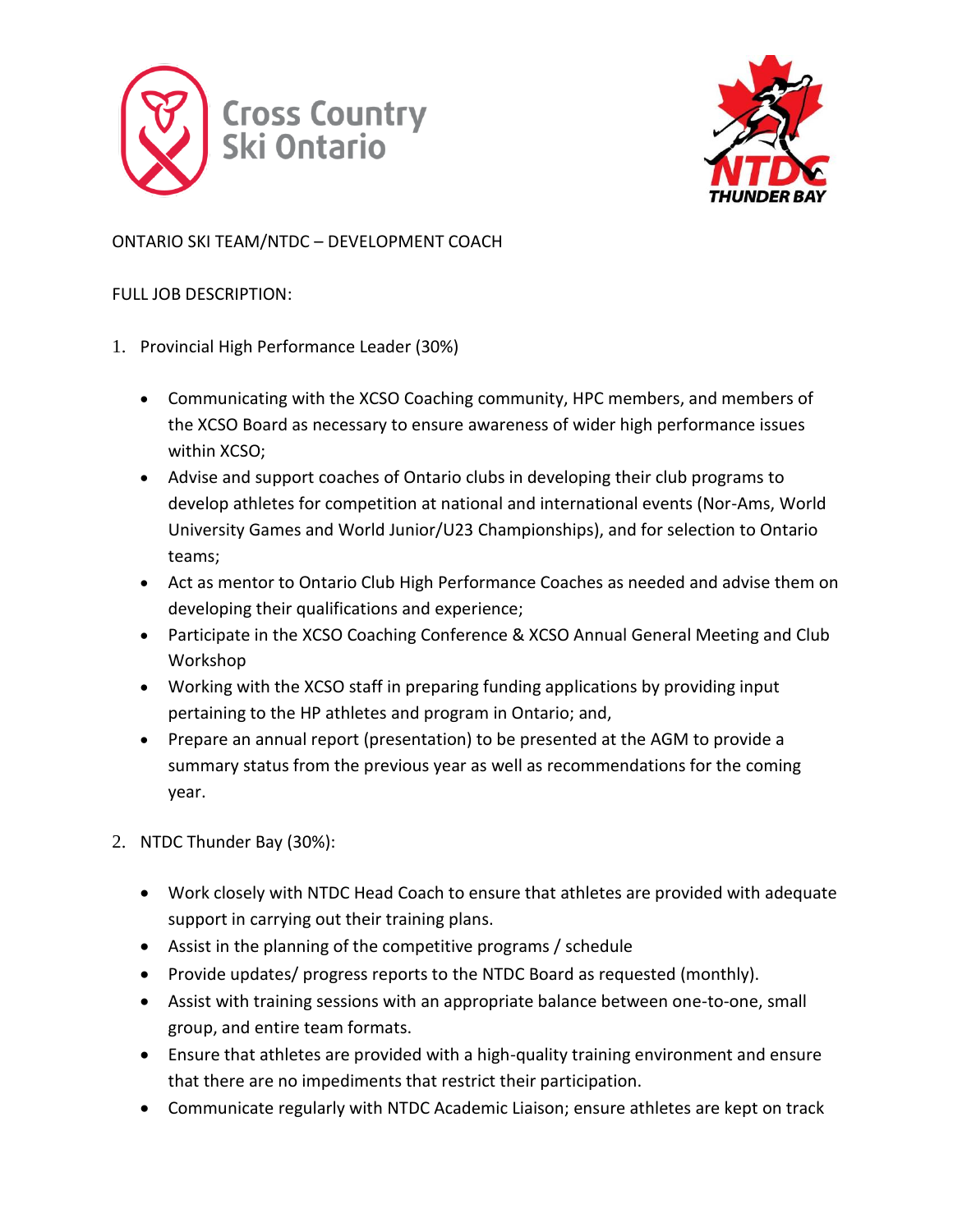



with balancing course loads, training and competition.

- Assist the Head Coach with the execution of all programs related to sports science and the NTDC – Integrated Support Team (IST).
- Lead the overall management of the travel arrangements for NTDC Team trips with assistance from the Head Coach, and the NTDC travel agent.
- Travel with the NTDC Team and manage their itinerary within budget parameters (shared responsibility with the Head Coach and/or XCSO Executive Director)
- Ensure that all expenses and receipts, both personal and those of the team members, are allocated appropriately and submitted in good time in accordance with established procedures.
- Provide race support (testing and application of wax, splits, feeds, video analysis, transportation, etc.) to NTDC athletes at all competitions and on training days.
- Fulfill the trip staffing requirements and roles requested by CCC and XCSO and approved by the NTDC Board on domestic and international racing trips such as World Junior/U23 Championships, B- Tour, Canada Winter Games etc...
- Manage the storage, organization and purchase of NTDC/Ontario Ski Team wax and team equipment.
- Provide technical support to assist athletes with managing their equipment.
- Maintain good working relationships with official equipment suppliers.
- 3. The Ontario Ski Team (20%):
	- With the XCSO Technical Director develop a program of camps to maximize training possibilities for the Ontario Ski Team;
	- Work with club coaches to maximize athlete performance in training and racing to help them achieve their goals;
	- Liaise with the Ontario Ski Team athlete's club coaches to provide guidance and support in the integration of individual athletes' Yearly Training Programs (YTPs) into camp schedules.
	- Review training programs and plans of Ontario Ski Team athletes and provide ongoing monitoring
	- Working with the NTDC Head Coach and/or XCSO Executive Director, arrange logistics of accommodation and travel for trips